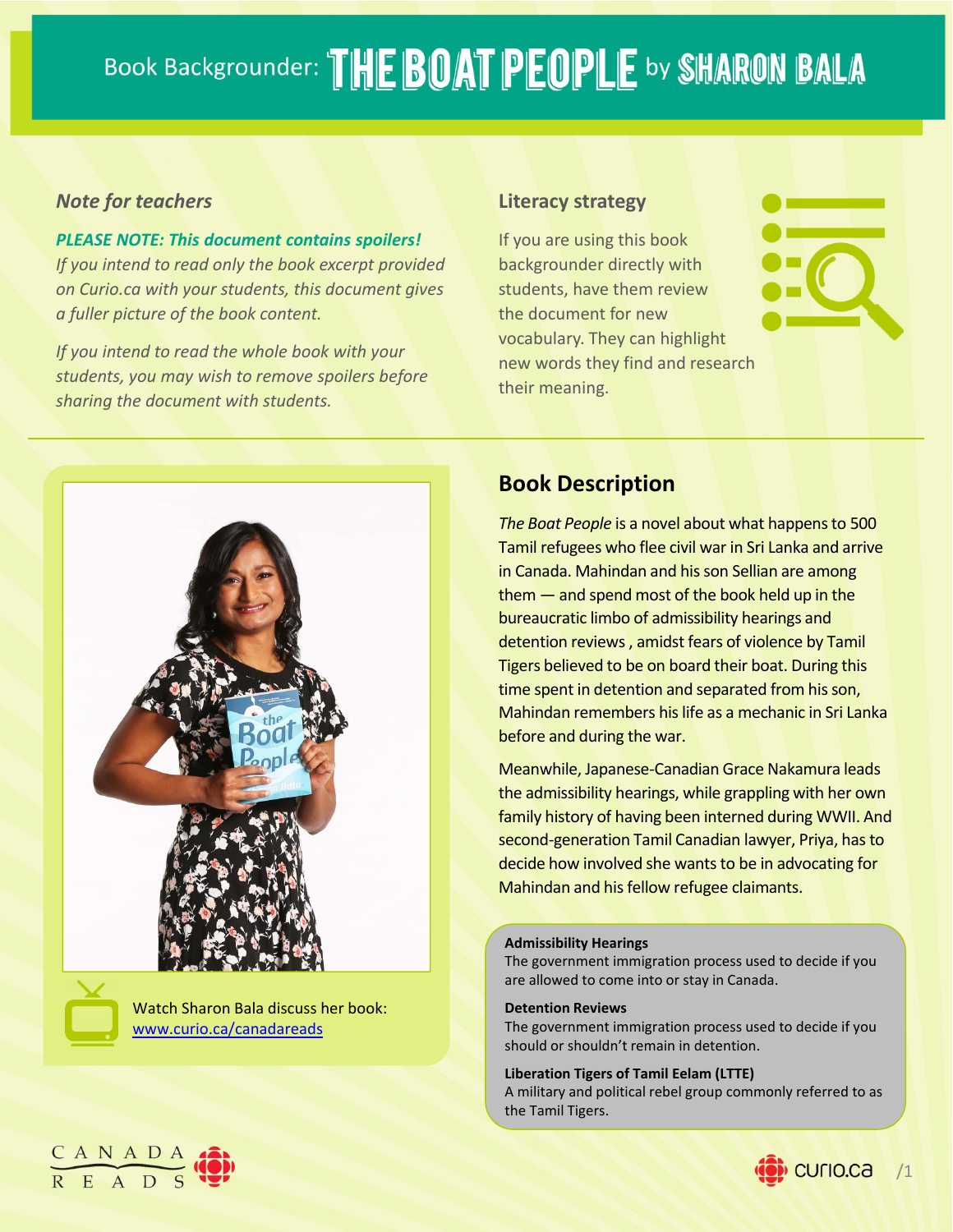Attitudes shift when Ranga, a detained refugee, commits suicide. Grace, contrite, reviews the deliberations she made that led to Ranga's death after he was accused of being an LTTE member. The hearings come under public scrutiny through media coverage and judges confer a significant number of refugees their official status in Canada, along with some deportation orders (p. 345). Mahindan finally receives a date for his admissibility hearing and briefly reunites with his son who, under the care of his adoptive family, now speaks English and appears to be in good health. The novel ends as Mahindan's hearing begins, nearly a year after his arrival in Canada.

### **Structure**

While the novel unfolds over the course of a year, the narrative alternates between the **2002‐2003** episode of Mahindan and Chithra's lives as an expectant couple, the lead up to Mahindan's **2008** migration by boat, and the **2009‐2010** hearingsin Vancouver.

Both Grace and Priya's narratives run parallel to the 2009‐2010 hearings. There are subtle flashbacks such as Priya's uncle account of his time fighting along with the LTTE or Grace's discussion of the government's documented attitude towards Japanese‐Canadians.

# **Primary Characters**

**Mahindan.** Protagonist who flees the Sri Lankan civil war in Kilinochchi with his son and arrives on a cargo ship in Vancouver. His job as a mechanic who provided services to the LTTE under duressimplicates him. The novel ends with Mahindan entering his final hearing to plead his case. **Sellian.** Mahindan and Chithra's six‐year‐old son (he turns seven by the end of the novel). Mahindan's sole companion, from whom he is separated shortly after their arrival in Canada.

**Priya Rajasekaran.** An articling student and Mahindan's legal representative, she does not speak her family's language. Nevertheless, out of curiosity or a growing allegiance to the Tamil community after what her uncle reveals, she decides to see Mahindan's case through to the end, and to work exclusively in the field of refugee law.

**Grace Nakamura.** Adjudicator for the refugee hearings working on behalf of the Immigration and Refugee Board. Throughout the book, Grace is grappling with the vast ramifications of her decisions. Fueled by her mother's growing preoccupation with Canada's history of interning Japanese Canadians, she has an unshakable feeling that history may be repeating itself.

# **Secondary Characters**

**Chithra.** Sellian's mother and Mahindan's wife, who died in labour.

**Sam Nadarajah.** Delivers the news that Sellian must be separated from Mahindan. He has established a life in Canada and becomes an emblem of a successful migration from Sri Lanka.

**Prasad.** Sri Lankan journalist and "model migrant."

**Ranga.** Refugee suspected of taking part in LTTE activities. After confronting these allegations in his hearing, Ranga hangs himself in his detention cell. His death essentially halts the proceedings as media coverage brings attention to the way refugee cases are being handled.



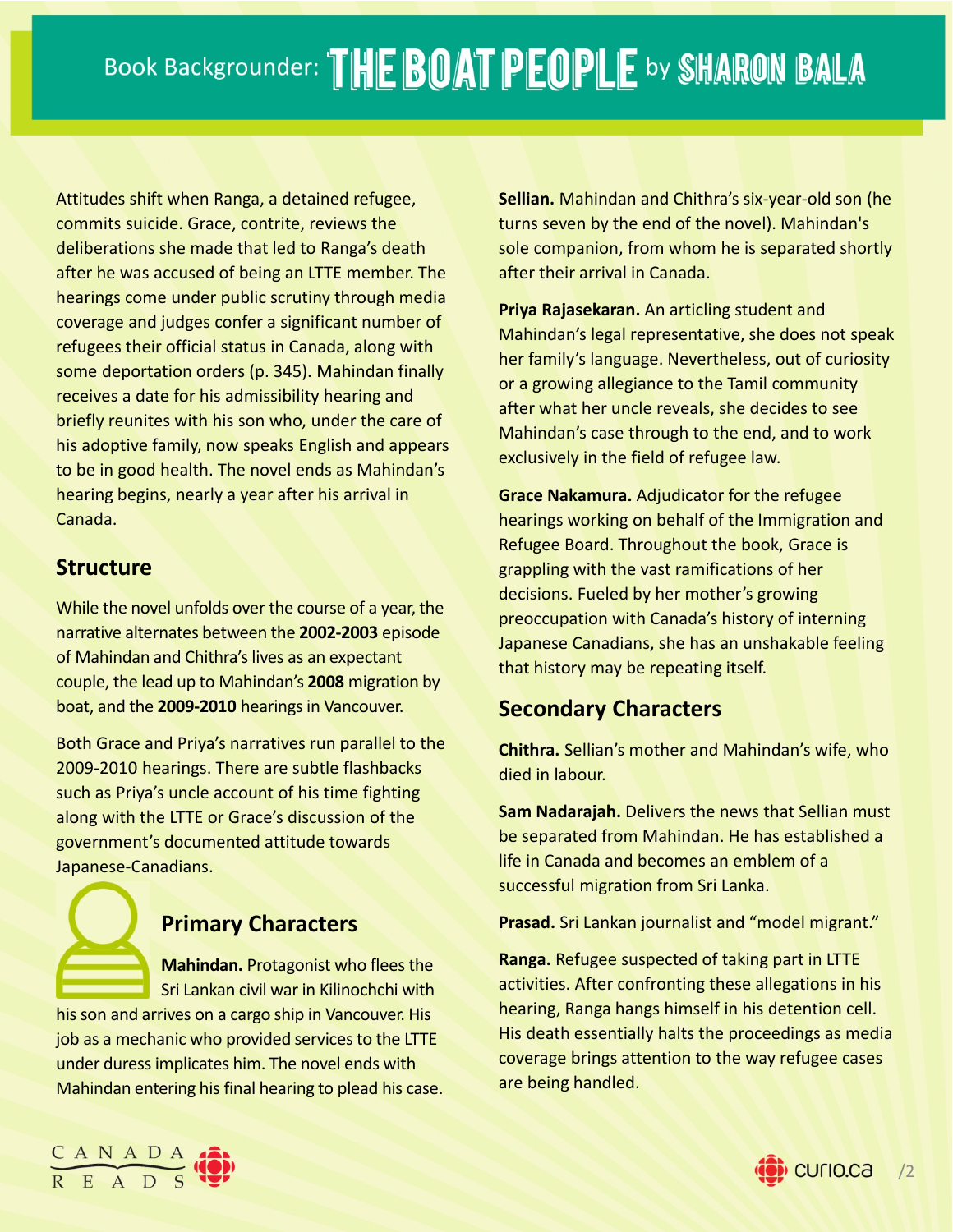**Gigovaz.** Mahindan's legal representative and Priya's boss. He seconds her for Mahindan's hearings and tries to convince Priya to pursue a career in refugee law.

**Charlika 'Charlie' Jones.** Tamil Alliance interpreter and a confidant for Priya throughout the novel.

**Brianne and Meg.** Grace's twin daughters. Both teens develop an affinity for their grandmother and her quest for reparation from the government.

**Kumi.** Grace's mother, who is becoming more indignant about the injustice of internment as she ages.

**Mitchell Hurst.** Grace's colleague, who takes a more compassionate towards the refugee claimants than Grace is inclined to.

# **The Ending**

The novel ends with Mahindan walking into his admissibility hearing. Despite more than 13 failed detention reviews, he remains cautiously hopeful. Charlie and Priya escort Sellian to the hearing where he reunites with his father before it begins. Sellian demonstrates his English skills and his athleticism by running around before Mahindan. Satisfied with his child's development and witnessing how well he has adjusted to life in Canada, he enters the hearing with the voice of his deceased wife murmuring in his mind. "*It is time*, she whispered. *You must go*. I'm ready, Mahindan said, and stepped over the threshold" (p. 388).

### **Key Themes**

# **PARENTHOOD**

Sharon Bala hides the novel's true ending in the novel's central child. While Bala does not reveal the verdict of Mahindan's hearing, her final chapter features a well-adjusted Sellian, adapting to life in Canada. Melancholy seeps through Mahindan's thoughts, but he understands that his detention and Sellian's liberty are part of "the arrangements for our future" (p. 384). In many ways, *The Boat People* is Sellian's story. The narrative ends, but the story continues through Sellian on the path paved by his father's travails — a future which allows Sellian to become another member of Canadian society with a storied past.

# **CANADIAN KINDNESS**

Bala is critical of the attitudes many believe to be quintessentially Canadian. For instance, when Mahindan and his fellow refugees are handcuffed at the beginning of the novel, he notices the way guards are "careful not to pinch skin" and that "the task was performed with regret" (p. 14). These considerations contrast with the true reception the Sri Lankan refugees receive. As detainees, Mahindan and his peers only know the indifference of Canadian bureaucracy. This informs the way Mahindan views the support and advice of his lawyers and the adoption and acculturation of his son, and his son's adjustment to Canada. To him, these gestures seem generous but disguise the fact that Mahindan has been made helpless in his situation. He has been put in this subordinate position in the name of national security.



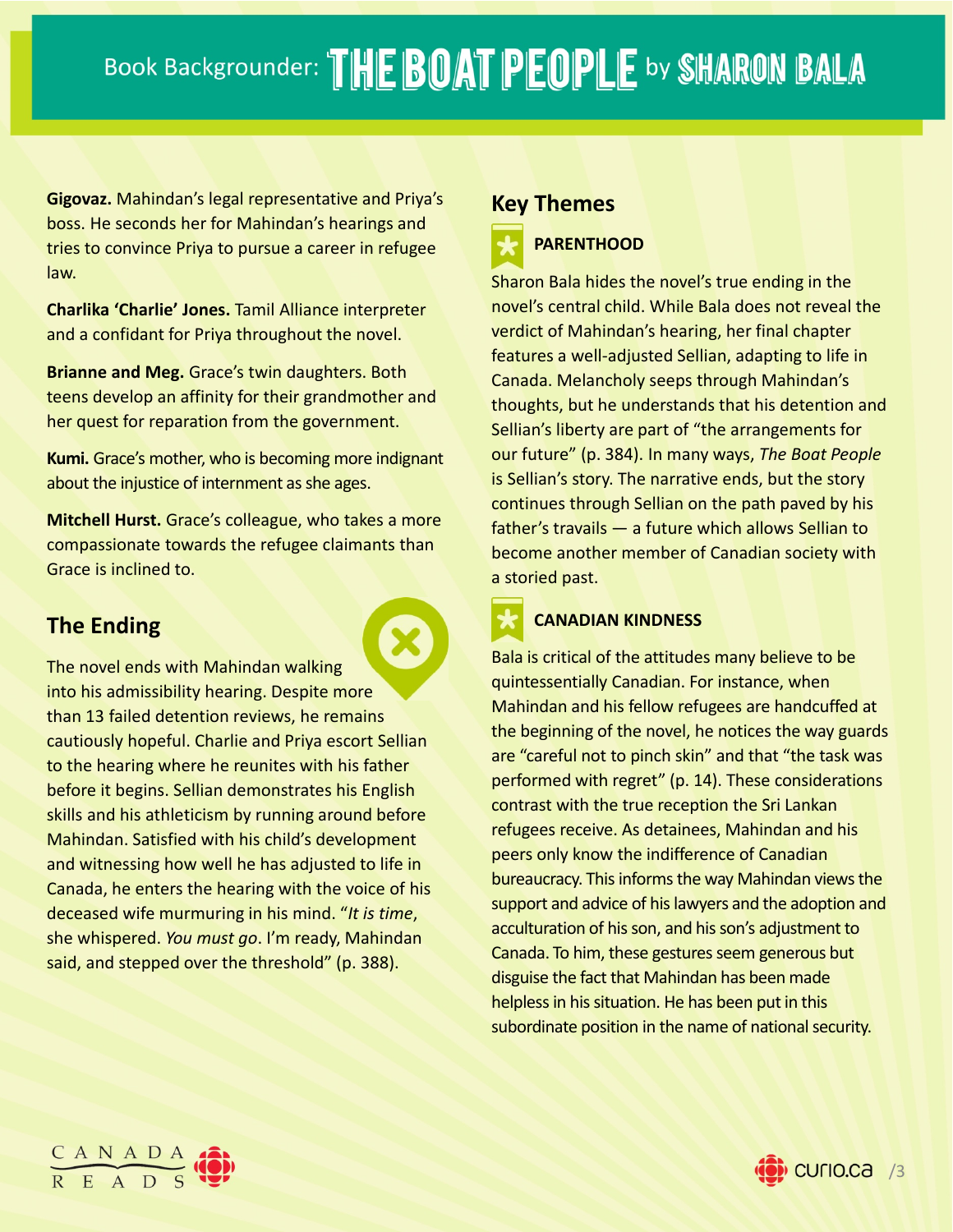

### **RACISM**

It's clear throughout *The Boat People* that racism is a huge part of what permits a character like Fred Blair and the larger Canadian public — to paint the Tamil refugee claimants with the same brush as the very LTTE fighters many of them came to Canada to escape. Likewise, race is front of mind for Grace, who is grappling with the ways racism influenced the state's historical behaviour towards her own ancestors.



### **DOUBT**

The novel begins with resolute characters but concludes with uncertainty. Mahindan has hope for a new life in Canada, only to find himself awaiting a verdict on his case at the novel's close. Priyah envisioned herself as a corporate lawyer, only to find herself questioning her vocation after discovering her uncle's ties to the LTTE. Grace eventually feels less secure in the the efficiency of the Immigration and Refugee Board's practices after Ranga's suicide. Doubt creepsinto the lives of all three central characters when they stop to realize what they are part of. When the larger narrative behind each life comes into view, the realities of displacement, political ideologies, and a country's policies towards newcomers alter the way Mahindan, Priyah and Grace understand their stories. How much change they can bring about remains a pressing question well after the novel ends.



### **NAMING**

Sharon Bala says she likes playing around with names. She is curious about the fact that people change their names or are embarrassed by their names. She argues that how your feel about your name is central to your identity, and that the ways people pronounce our names can influence our sense of self dramatically.

### **Contextual information**

- Published in 2018, this is Bala's debut as a novelist.
- It won the 2015 Percy Janes First Novel Award.
- Bala's short story "Butter Tea at Starbucks" received the 2017 Writers' Trust / McClelland & Stewart Journey Prize.

# **Notable Quotes from Reviews**

"Skillfully braiding Grace's and Mahindan's perspectives, Bala manages wrings drama from the endless bureaucratic delays that make up the story. Hope only arrives once Grace's mother begins sharing stories of their Japanese‐Canadian family's internment during World War II, leading Grace to reassess the ruthless approach expected of her; conversely, Bala's gradual reveal of the nastiness Mahindan engaged in to escape Sri Lanka complicates his otherwise sympathetic portrayal. This is a powerful debut."

– Publisher's Weekly

"*The Boat People* succeeds not because it has answers, but because of how it foregrounds the questions: who are we as individuals? Who are we as a culture, as a society? How do our beliefs, our empathy, survive in the face of confusion and the threat of deception and violence? It may not be a perfect book, but *The Boat People* is a book perfect for our times, essential reading to bring context to questions which we are, perhaps, more inclined to ignore."

– Robert Wiersema, Toronto Star



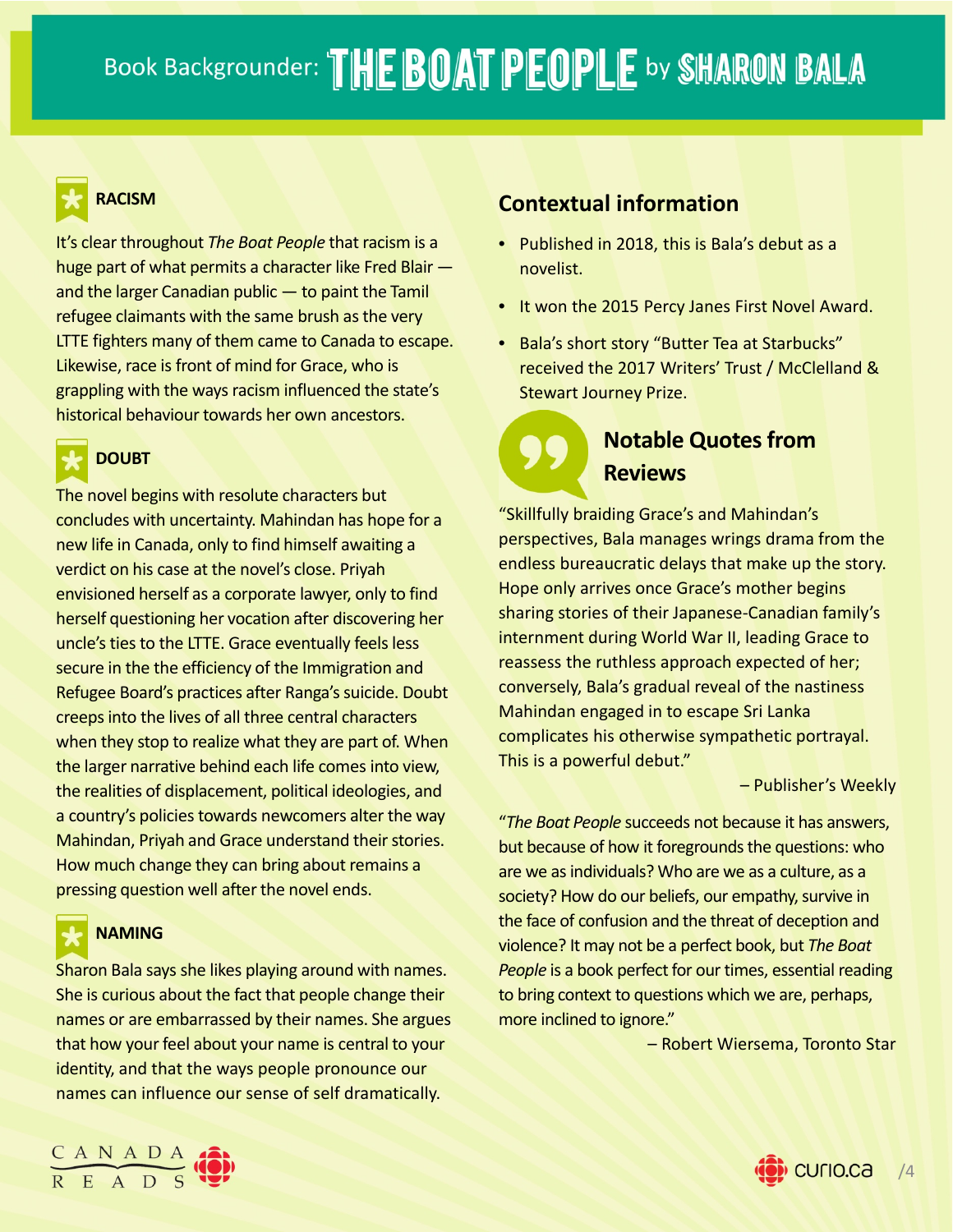# **CBC / Other Links**

Why Sharon Bala believes being a writer is about giving in (CBC Books: Magic 8 questionnaire):

www.cbc.ca/1.4479865

Jael Richardson's book pick: *The Boat People* by Sharon Bala (Q interview) www.cbc.ca/1.4489851

24 works of Canadian fiction to watch for in the first half of 2018 (CBC Books): www.cbc.ca/1.4481582

New novel about Tamil asylum‐seekers reveals Canada's 'split personality' about refugees (The Sunday Edition) www.cbc.ca/1.4484756

How a news headline inspired Sharon Bala's debut novel, *The Boat People* (The Next Chapter Interview): www.cbc.ca/1.4528895

# **Critical Thinking Questions**

Students may need to do some research to help them create and organize an answer.

- 1. Look at the title of the novel. What could the story be about?
- 2. Canada has been described as a nation of immigrants. Why do people come to Canada? What may prevent *some* immigrants or refugees from having the same experience as others?
- 3. Who are the boat people in the world we live in today?
- 4. In what ways do immigrant parents impact the growth of their children in the new country?
- 5. Does Canada rightfully deserve and earn its positive descriptions when it comes to the kindness of Canadian citizens and cultural diversity?
- 6. What does it mean to live in Canada? By living in Canada, what rights and freedoms do you enjoy? If public safety and security were an issue, how would you feel if the rights of individuals living in Canada were interfered with or threatened in ways that did not seem in keeping with the values of the country?

# **Activities**

1. Students can create a KWL (i.e. **K**now, **W**ant to Know, Will **L**ook/**L**earn) chart on the subject of immigrants and refugees in Canada.



- 2. Students can interview a family member or a friend about their experiences of coming to Canada as an immigrant or refugee. Students can also talk to someone who works with immigrants and refugees (e.g. a social worker or a settlement worker). Teachers should be prepared to offer alternatives in case students have difficulties finding someone to interview.
- 3. Students should be introduced to the following terms: refugees, immigrants, boat people, Tamil Tigers, LTTE, Tamil Alliance.